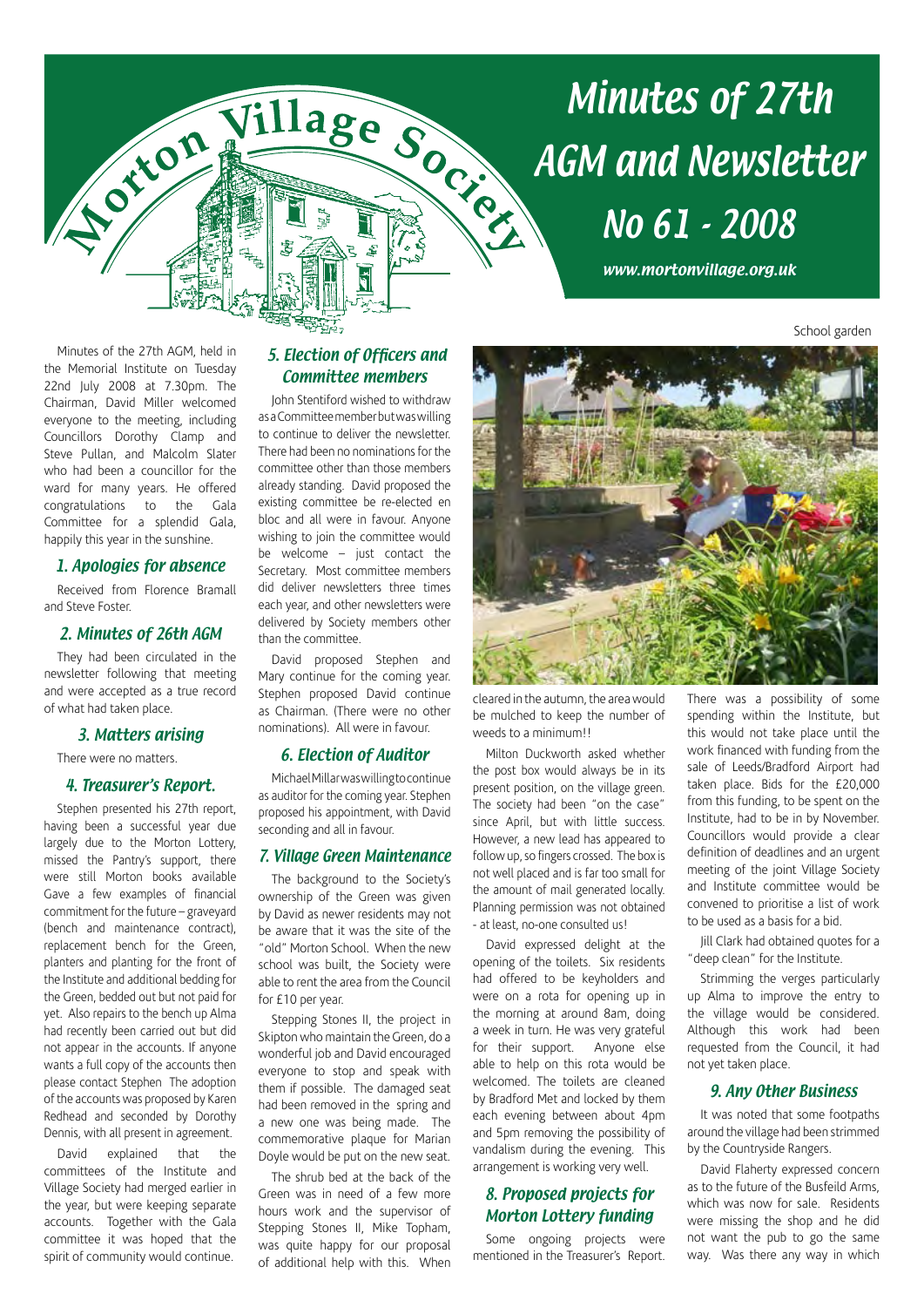the Society could become involved? Could it be sold as anything other than a pub? Housing for instance. In the present climate, pubs are closing their doors across the country at an increasing rate, so there was every reason to feel concern. After discussion, it was agreed that the first step would be to write to Mitchell & Butler to establish some facts, and take it from there.

Not everyone had the opportunity to recycle as they wished. Collections were inconsistent, Cllr Pullen informed that BMDC were carrying out a revamp of green waste at present.

Karen said that to celebrate reaching 500 numbers in the Morton Lottery, two prizes of £150 and £100 were awarded at the Gala. A party had been arranged for November 29th , a 60's – 70's night, with live band and pie and pea supper. She was confident of selling all the tickets and that it would be a good night.

Freda Denbigh had passed on information about a community group which had been established in a rural village with the aim of providing a point of social contact following the closure of their Post Office and shop. This had proved really successful in a very short period of time, with a group of volunteers running it. It was agreed this would certainly be something to consider and would be looked at when the work had been done in the Institute.

# 10. Morton in Bloom with Lee Senior

David introduced Lee, the Allotments Officer for Keighley Town Council, Chairman of Keighley in Bloom and judge for Yorkshire in Bloom, also an East Morton resident. Lee began by commenting that the East Morton allotment site is the best in the area and one of the best in the metropolitan district. He gave background to Yorkshire in Bloom and said that in 2007 there had been 103 entries. The category in which an area is entered is dependent upon population. Judging takes place in spring and summer and although the floral component is as it always was, great emphasis is put upon environment. The school has entered Yorkshire in Bloom this year in another category, and has improved the environment of the village with their garden.

Strengths already in the village provide the nucleus for a strong entry into the competition next year - School garden; Village green; Allotment site; Good front gardens/tubs etc.

Things to think about for enhancement –

- Removing weeds in the pavement (help from BMDC - Streetscene with this).
- Front of the Institute.
- Perhaps planting around the toilets (he commented that it was fantastic that they were opened – quite unusual).
- Planting around the village entry signs.
- Baskets/plantings at the Busfeild Arms, he feels we are halfway there.
- Why do it? It's fun. It beings people together
- Makes our environment a better place in which to live
- The tangible benefits are there every day

David asked the views of the meeting and it was agreed that we should enter in 2009. It would be discussed at the next committee meeting and we should advertise in the newsletter for support from anyone interested. Lee said that Keighley in Bloom may provide funding as we would be a new entry and he offered his help also. He had already been very supportive with plans for the Institute planters, and he was thanked by David.

David thanked everyone for their attendance and the meeting was closed.

# To celebrate 500 members in the Village Lottery we are holding a 60s/70s party

Saturday 29th November Village Institute 7.30pm-midnight Fancy dress optional (prize for best outfit!) Pie and pea supper provided £7.50 per person (£6 if you have lottery number). Dancing to Live music from Amnesia Licensed bar Contact Karen on 560279 or Mick on 510667 for tickets

# Best kept gardens & tubs competitions

Our thanks to the 'Best Kept Garden' judge. The following gardens and frontages were chosen after spring and summer walks around the village, congratulations go to:-

#### Gardens

**1st place 5 The Square -** The whole of The Square looks absolutely fantastic this year – but special mention to the owners of No 5 – roses around the door and a beautiful selection of tubs and climbers. (pictures below)

**2nd place 14 Alma Terrace -** Nice to see that even having to make a parking area, this gardener has maintained lots of soft edges and a very pretty area in front of the house, which looks secluded and welcoming.

**3rd place 35 Roedhelm Road, Waterside Fold -** A very pretty wellkept garden with a nice selection of plants and great hanging basket.

# Tubs & Baskets

**1st place 12 Green End Road** this has been an amazing year – there are several houses with fantastic baskets – but No 12 must take the award for the sheer amount of effort needed to look after a full spring and summer display this magnificent.

2<sup>nd</sup> place 3 Main Street - A tiny roadside garden which is full of colour – baskets and a wall area filled with blooms.

**3rd place Corner Cottage -** A dark corner of Main Street which is brightened with orange and red window baskets, a beautiful show.

# Morton Village **Lottery**

We know have 500 members in the Lottery and you will see the details below for a party we are holding to celebrate

To follow the Morton in Bloom work we will need to do, it would be useful to have areas in the village notified that need tidying up to help us win!

#### **Latest winners:**

#### **June**

£75 F Graham; £50 C Shuttleworth; £25 D Lee; £15 S Jorgësen; £10 T Rogers

**July**

£75 A Brown; £50 K Trott £25 D Morley; £15 S Allen; £10 S Nicklin

### **August**

£75 C Grant; £50 J Crossley £25 J Skinner; £15 K&R Crowder; £10 D&C Flaherty

# Quiz night at Institute on 6th November

Pie & pea supper Ring 567222 for further details

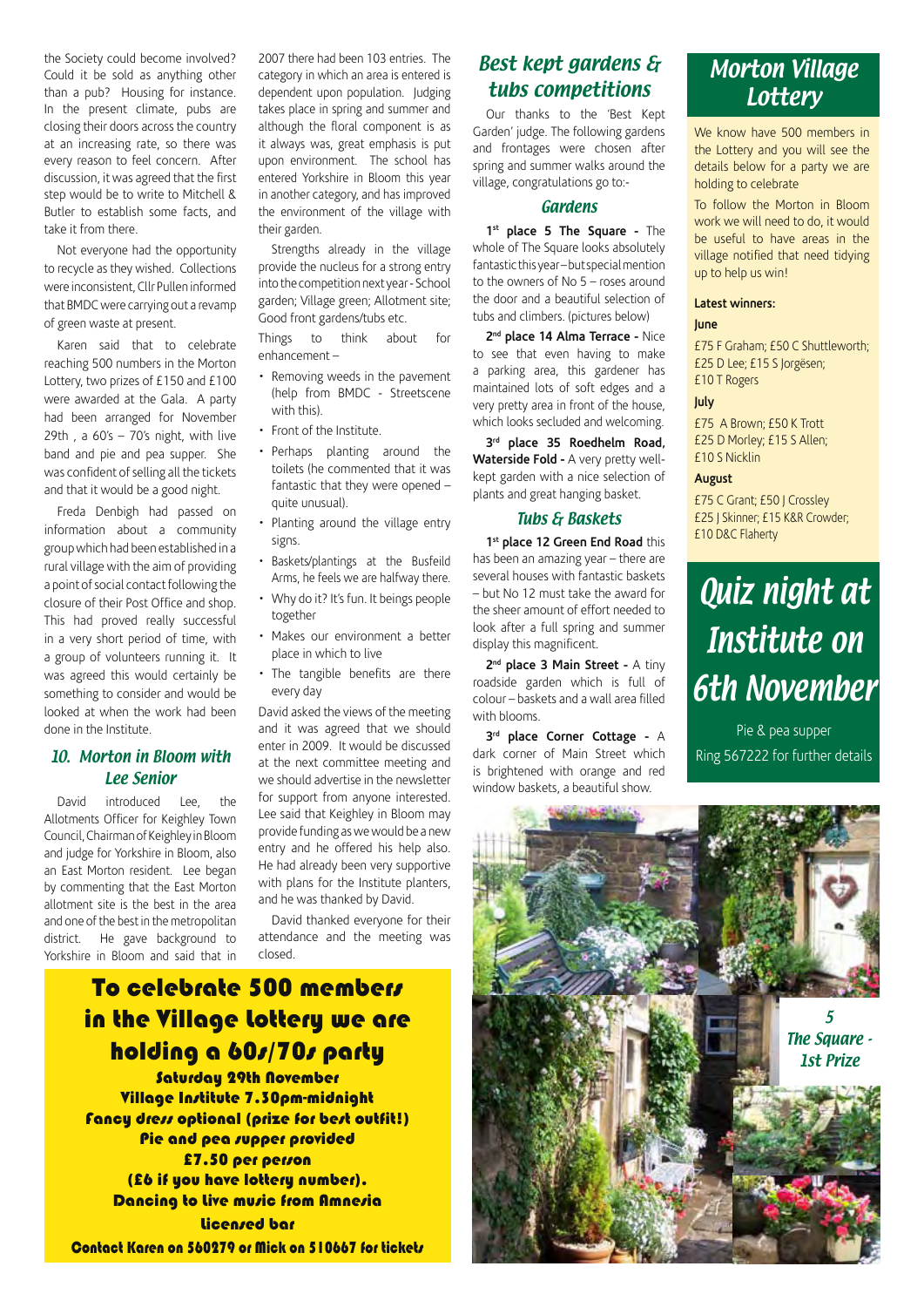# East Morton School

The children in East Morton schools garden club have been working very hard this year to build on last year's success in the Yorkshire in Bloom competition. The school achieved a silver award in 2007 and the children were determined to go one better this year and gain a gold award for their garden.

The greenhouse has been put into good use to raise many vegetables for the garden including: pumpkins, courgettes, tomatoes, swiss chard and spinach. The raised vegetable beds have potatoes, runner beans, peas, carrots and onions all growing well. The early potatoes have already been harvested and used by the kitchen for the school lunches.

In preparation for the Yorkshire in Bloom judging the children, with some volunteer parents, worked really hard to make sure the garden looked fantastic on the morning the judges visited. Luckily the weather was kind to us and the rain held off until after the judges had left! The school has been able to demonstrate how the garden supports National Curriculum activity, for example, Year 1 have been growing runner and broad beans from seed and there are many exhibitions of work in the school where the garden has been used to enhance projects.

The judges were very complementary about the garden and we find out how we have done in the competition in September.

In addition to Yorkshire in Bloom, the school is involved in a show garden project at Harrogate Autumn Flower Show with the aim of showing what children can grow and achieve in a variety of settings. The show garden is called 'A Place for Children to Grow' and is based on the garden at East Morton School. The schools garden club are growing vegetables and flowers which will be planted in the show

garden – quite nerve wracking with some of the wet weather we have been experiencing! The show is held from the 12<sup>th</sup> to 14<sup>th</sup> September at the Great Yorkshire Showground and members of the garden club will be attending the show to be a part of the whole experience.

Any questions about the school garden and our activities this year can be directed, via the school, to Angela Kennedy, a parent who has taken over the organisation of the garden club following Ann Scott's retirement.





# **CRASSFL**

After relentless campaigning by the local population and fighting off objections from other pharmacies in Bingley, Crossflatts Pharmacy opened on 1st March this year.

The company has been formed by two pharmacists who have over 30 years experience in pharmacy between them. Also, the pharmacy is designed with modern fittings and incorporates the latest IT so that they can offer patients and customers a comprehensive service. The pharmacy prides itself on personal service.

Repeat prescription Collection\ Delivery Service - as well as a full range of services provided, this local pharmacy offers a repeat prescription collection service from local surgeries including those in Keighley. Please take full advantage of this as it will save you going to your surgery to pick up or order your prescription. All of this is done by the pharmacy who can have your medicines ready for you to collect or even deliver if you wish.

30 Keighley Road, Crossflatts, Bingley BD16 2EZ Telephone 01274 565992. Opening hours are Monday-Friday 9am – 6pm; Saturday 9am – 12 noon; info@cpharmacy.co.uk www.cpharmacy.co.uk



Can we please remind householders to check their boundaries to ensure that trees and bushes are not obstructing street lights or pathways/pavements.